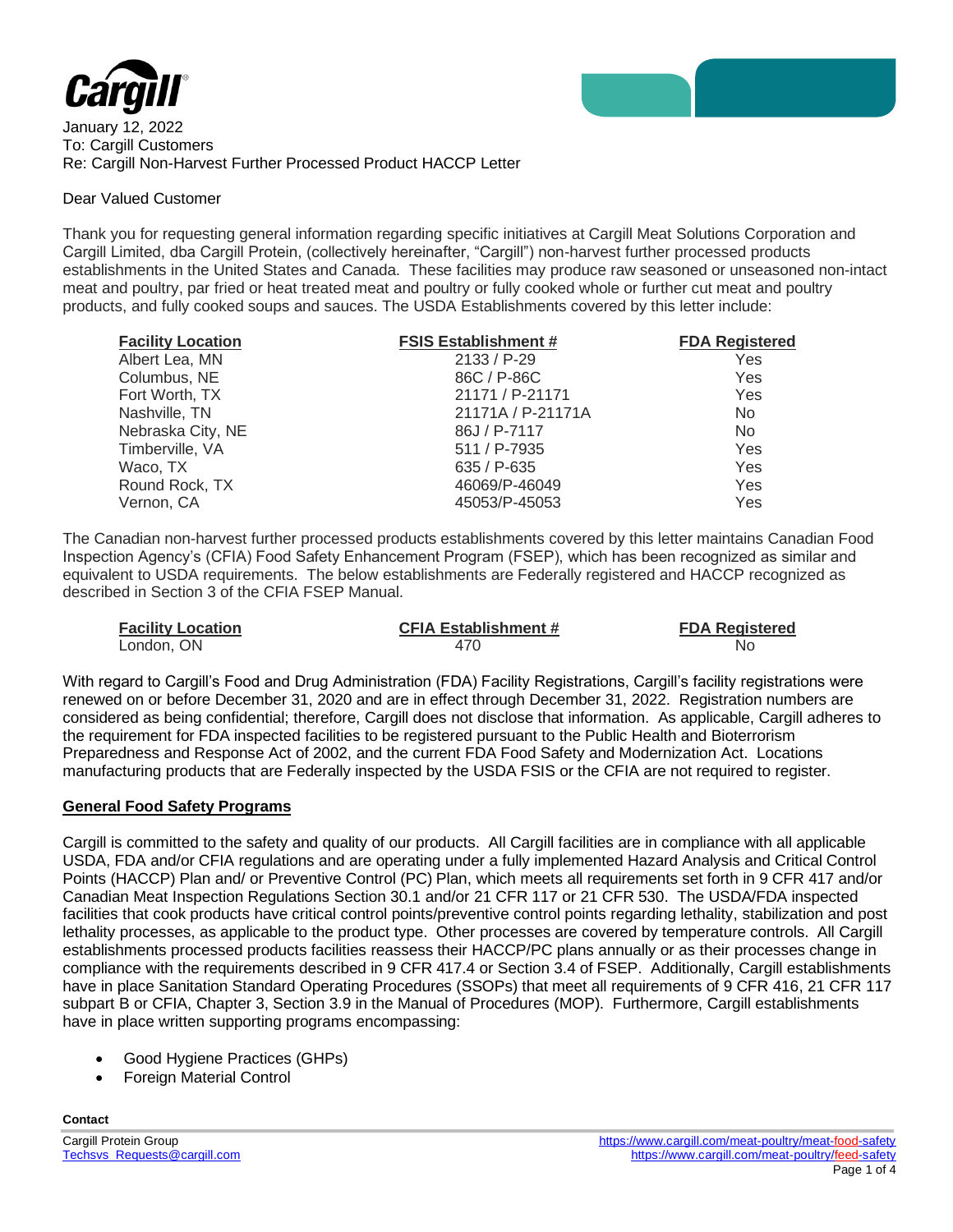

- Retrieval and traceability procedure to ensure proper identification for all products coming into/through the system and leaving the system.
	- $\circ$  Retrieval procedures are in place at each production facility such that in an emergency, all products that are produced can be traced as product codes and volumes shipped, to the first level of distribution. Each of our production facilities has an Retrieval team made up of personnel identified according to the necessary disciplines needed for prompt action. Members of the team include Operations, Supply Chain, Transportation, Business and Sales, Food Safety, Quality, and Regulatory (FSQR), Corporate Affairs, Legal and Information Technology (IT) personnel, as necessary. These procedures are practiced at a minimum of annually to ensure effectiveness in the ability to trace all products and ensure all team members are competent in their roles.
	- In the event of a natural disaster, or other crisis situation that renders a production facility inoperable, Cargill has production contingency plans that involve other Cargill facilities, as well as approved External Manufacturers.
- Pest control program
- Product Hold Program
- Food Defense Program
	- o Facilities are access controlled, fenced and/or guarded. At all production establishments, visitors are restricted, except under certain strictly controlled circumstances. Food defense procedures have been in place for some time, and Cargill reviews these procedures on a regular basis.
- Allergen Control Program.
	- $\circ$  Allergens have been considered in the hazard analysis for each Cargill facility and, where appropriate, programs have been established around the handling of any allergen containing ingredients.
	- $\circ$  Additionally, all established allergen programs are a part of internal audits and annual third party GFSI certified audits.
- Intended use
	- o Raw vacuum packaged beef subprimals utilized for non-intact processes have been assessed accordingly within the facility HACCP plans. Any raw beef items sold from these establishments are not intended for use as a component for ground or raw beef, but intended to be fully cooked prior to consumption.
	- $\circ$  Any non-fully cooked, including but not limited to raw, partially cooked, ready to cook or par fried items sold from these establishments are intended to be fully cooked prior to consumption.

### **Supplier Approval Programs** [\(https://www.cargill.com/about/external-sem-manual\)](https://www.cargill.com/about/external-sem-manual)

Cargill has prerequisite programs as a foundation enabling our HACCP systems to function more effectively. Since our facilities do not continuously monitor the manufacturing processes of all materials received into the facilities, we rely on programs such as our Supplier Programs to help mitigate possible biological, chemical and physical hazards. The Supplier Programs provide the mechanisms by which we ensure supplier compliance with our Food Safety/ Quality and specifications requirements.

Cargill recognizes that the quality and safety of the products we produce is strongly influenced by the quality and safety of the materials we receive and is committed to only using material from suppliers that meet or exceed our requirements. Cargill requires that all raw material suppliers comply with all applicable government regulations and meet the following requirements in order to become and remain an approved supplier:

**HACCP** 

**Contact**

- o Raw meat and poultry purchased from the United States or Canada are USDA/CFIA inspected facilities operating under a Pathogen Reduction/Hazard Analysis and Critical Control Point (HACCP) program.
	- Foreign facilities must be operating under "equivalent" inspection programs and certified by USDA-FSIS to export to the US or CFIA to export to Canada.
- Suppliers must have adequate segregation programs, if handling multiple species in one location, to ensure there is no risk of substitution and the labeled species is accurate.
- SSOPs, Pre-requisites and Training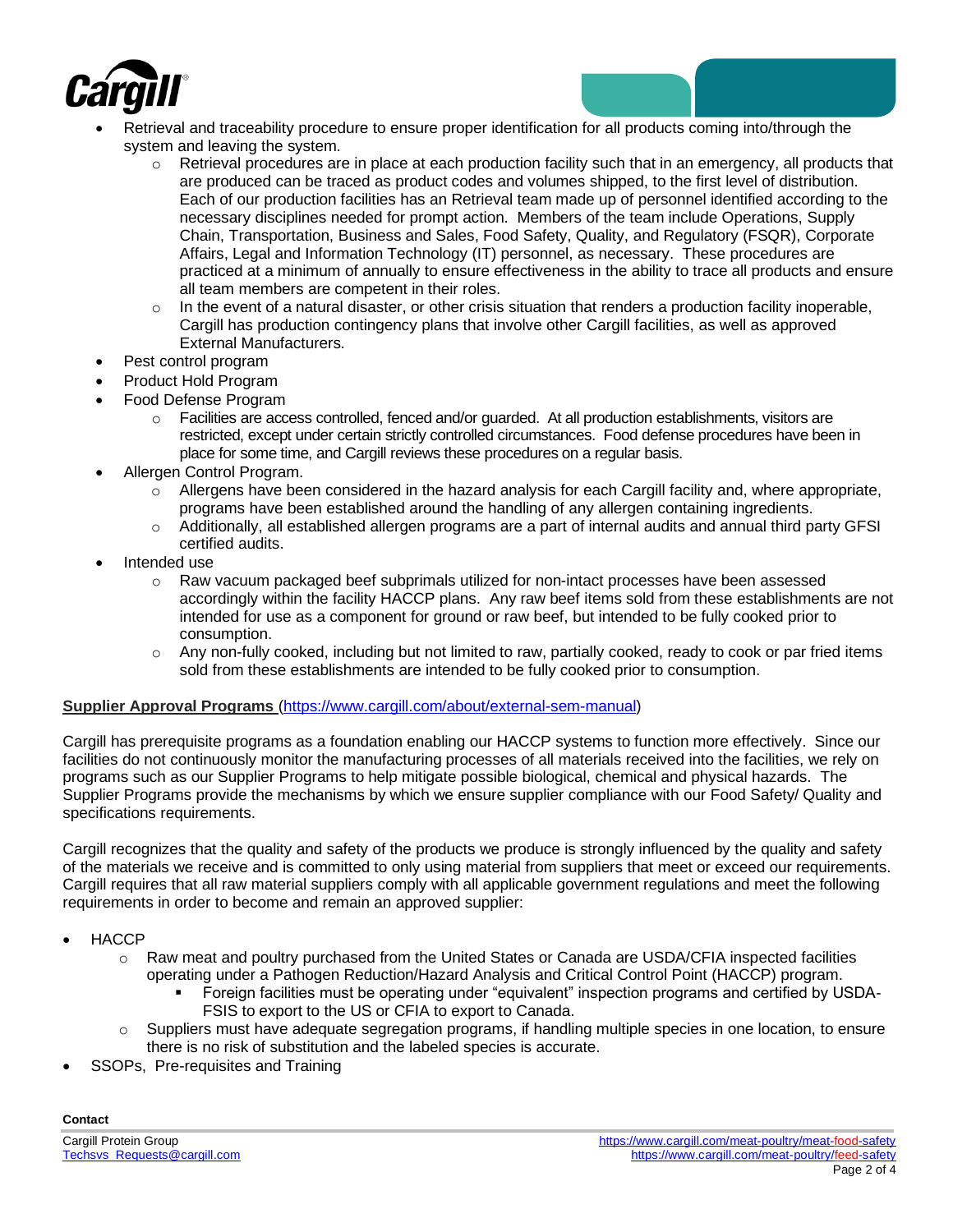

- Meat and Poultry supplier facilities must have implemented written SSOPs/Pre-requisites and training programs sufficient to ensure that all processing and handling equipment that contacts the meat or poultry is cleaned and sanitized properly and that sanitation effectiveness is monitored during pre-operational inspection.
- Live Animal Handling
	- o Meat and Poultry harvests facilities must have programs that:
		- Exclude non-ambulatory disabled livestock as defined by FSIS 6900.2, Rev. 2.
		- Are in compliance with FSIS Directive 6100, Rev. 2 Ante-Mortem Livestock Inspection, Final Regulations for Non-Ambulatory Disabled Cattle and Specified Risk Materials (SRMs) or CFIA MOP Chapter 17, Annex D.
		- Require all animals be handled in a manner compliant with the current "Recommended Animal Handling Guidelines and Audit Guide" published by the North American Meat Institute (NAMI) Foundation. In addition, poultry suppliers shall be compliant with standards set forth by the National Turkey Federation (NTF) Animal Care Guidelines and Best Management Practices and the National Chicken Council (NCC).
- Supplier Audits
	- o Meat and Poultry supplier facilities must schedule, conduct and maintain certification against a Global Food Safety Initiative (GFSI) certification audit.
	- $\circ$  As applicable, must have conducted an animal handling audit by a PAACO trained or equivalent auditor annually.
- Non-Meat Ingredient suppliers
	- $\circ$  Must have an annual 3<sup>rd</sup> party GFSI or industry equivalent audit
	- $\circ$  Incorporate a food safety plan within their process, sufficient to identify and control hazards.
	- o Provide a specification for products supplied to Cargill
	- $\circ$  Complete an allergen assessment or other necessary documentation to support claims and/or nutritional panels.
- Beef Raw Meat Suppliers must also comply with;
	- o Facility shall have validated interventions to control *E.coli* O157:H7 STECs.
	- o Microbiological Testing
		- All non-intact beef components will be sampled and tested for *E. coli* O157:H7. An N=60 equivalent or better sampling method must be used. Cargill will only accept product that tests presumptive positive for *E. coli* O157:H7 with documented agreement.
		- **■** Intact lot loads must arrive with a negative certificate of analysis or product notification document
		- Verification Sampling including *Shiga Toxin Escherichia coli* (STEC 6) must be completed per our supplier agreements.
		- Facility must have an effective "event period" program including actions on subprimals, if appropriate

# **3 rd Party Audits**

Cargill non-harvest facilities have obtained certification under an approved Global Food Safety Initiatives (GFSI) standard for Food Safety and Quality.

# **Export**

To ensure all products meet or exceed the standards set for export into other countries, Cargill specifies certain products and produces them under the standards set forth for export into those countries. All products should be verified to be eligible for export to that country prior to producing the finished product for export. All products are adequately labeled to provide the necessary required information to complete Form 9060-6 for export.

Cargill believes our food safety program sets the standard for the industry. Accordingly, we want to reiterate the importance of proper handling and cooking of all products by you and your customers. Cargill commits to ensure prompt updates to our documents upon any changes to our procedures or processes.

Cargill will continue to strive for excellence in providing our customers with a high-quality product manufactured under strict food safety standards. For additional information and/or updates please visit our website